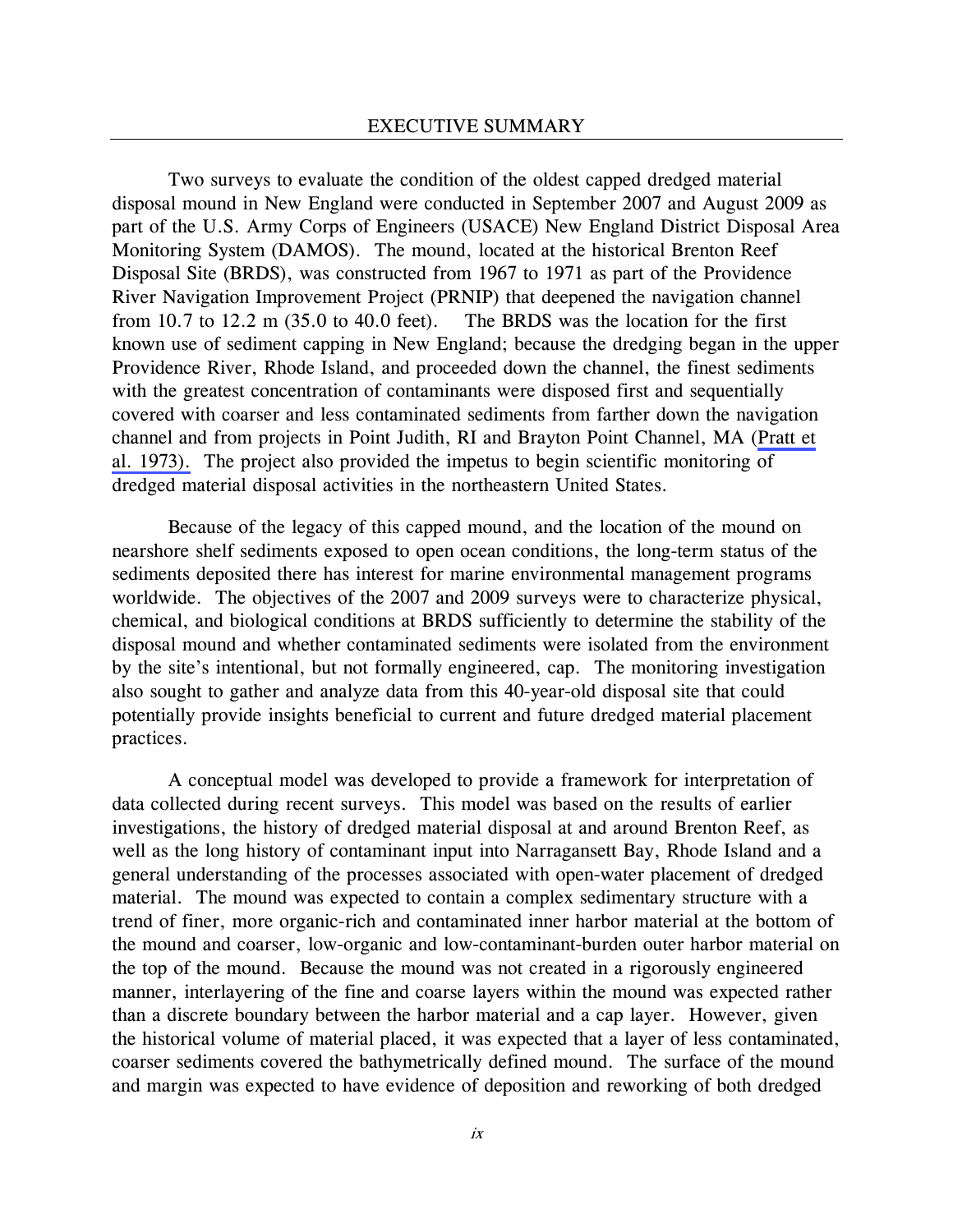material and ambient sediments. The BRDS monitoring activities reported here were designed to gather, analyze, and interpret data and compare findings to those expected based on the conceptual site model.

In 2007, high resolution swath (multibeam) bathymetric and acoustic backscatter (side-scan sonar) data were collected over a study area that included the historical mound to determine the location of the mound, the size and shape of the mound, and the surface texture of the sediments. Sediment profile imaging (SPI) and plan-view underwater camera (PUC) images were collected across the mound surface and at three reference areas to assess fine-scale sediment texture and biological conditions for comparison with previous surveys.

In 2009, sediment cores were collected to assess the sediment layers within the interior of the disposal mound. Cores were collected from four locations on the main portion of the mound and from three locations within the margin of the mound, where the dredged material was expected to be thinner. Cores also were collected from two offmound stations farther afield to provide additional information on the surrounding ambient sediments.

The historical BRDS mound has remained remarkably stable over 40 years: the size, location, and shape are virtually the same as surveyed in 1970 immediately after disposal of the majority of material. In 1970, the surface texture of the mound was reported as unconsolidated silts overlying coarser sands; in 1987, the surface texture was a mosaic of well-sorted sands, poorly sorted gravels, and shells. These descriptions were based on isolated samples collected over the mound surface. The combination of mosaicked, processed backscatter data, high resolution bathymetric data, and SPI and PUC images collected in 2007 provided a hitherto unseen characterization of the dynamic complex surface of this mound. This complex surface is consistent with previous survey results, as well as the conceptual model, and verifies that the large-scale morphology of the mound remains unchanged. It is clear that despite evidence of surface sediment modification across the surface of the mound, the mass of material placed on the seafloor from 1967 to 1971 has remained in place. The silts reported on the surface in 1970 likely eroded, and a variable lag deposit composed of well-sorted sand, gravels, shells, and poorly sorted mixtures with patches of compacted silt covers the surface of the mound.

The results of chemical sampling of cores collected from the Brenton Reef Disposal Site showed that there remains a thick cap on the main portion of the mound and no evidence of contaminants in surface sediments, suggesting that the sub-surface samples containing contaminants are well isolated from the benthic environment. The shallowest elevated concentrations of metal and PAH contaminants were found at a depth of 28-38